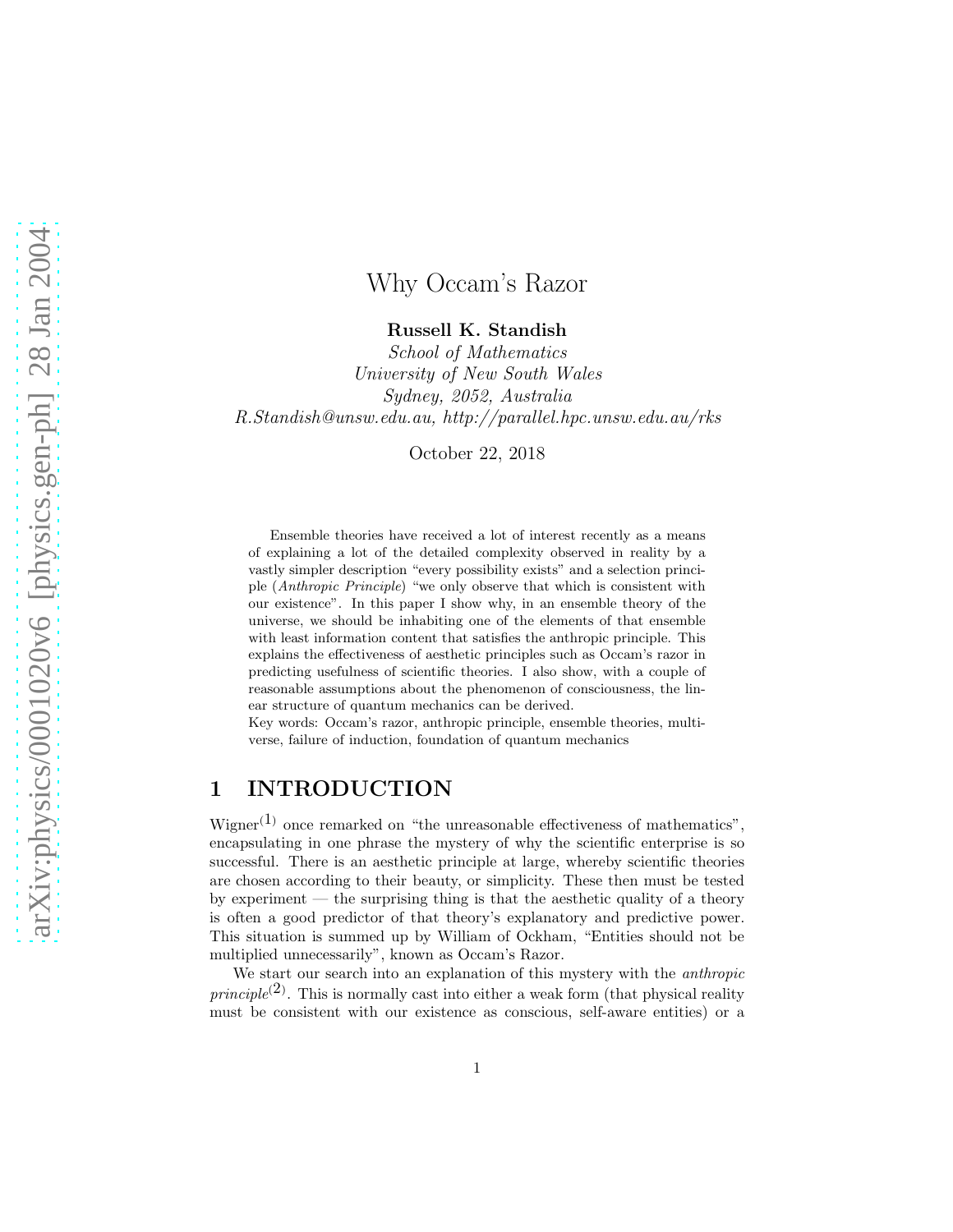strong form (that physical reality is the way it is because of our existence as conscious, self-aware entities). The anthropic principle is remarkable in that it generates significant constraints on the form of the universe<sup> $(2, 3)$ </sup>. The two main explanations for this are the Divine Creator explanation (the universe was created deliberately by God to have properties sufficient to support intelligent life), or the *Ensemble explanation*<sup>(3)</sup> (that there is a set, or ensemble, of different universes, differing in details such as physical parameters, constants and even laws, however, we are only aware of such universes that are consistent with our existence). In the Ensemble explanation, the strong and weak formulations of the anthropic principle are equivalent.

Tegmark introduces an ensemble theory based on the idea that every selfconsistent mathematical structure be accorded the ontological status of physical existence. He then goes on to categorize mathematical structures that have been discovered thus far (by humans), and argues that this set should be largely universal, in that all self-aware entities should be able to uncover at least the most basic of these mathematical structures, and that it is unlikely we have overlooked any equally basic mathematical structures.

An alternative ensemble approach is that of Schmidhuber's<sup>(4)</sup> — the "Great Programmer". This states that all possible halting programs of a universal Turing machine have physical existence. Some of these programs' outputs will contain self-aware substructures — these are the programs deemed interesting by the anthropic principle. Note that there is no need for the UTM to actually exist, nor is there any need to specify which UTM is to be used  $-$  a program that is meaningful on  $UTM_1$  can be executed on  $UTM_2$  by prepending it with another program that describes  $UTM_1$  in terms of  $UTM_2$ 's instructions, then executing the individual program. Since the set of halting programs (finite length bitstrings) is isomorphic to the set of whole numbers N, an enumeration of N is sufficient to generate the ensemble that contains our universe. In a later paper<sup>(5)</sup>, Schmidhuber extends his ensemble to non-halting programs, and consider the consequences of assuming that this ensemble is generated by a machine with bounded resources.

Each self-consistent mathematical structure (member of the Tegmark ensemble) is completely described by a finite set of symbols, and a countable set of axioms encoded in those symbols, and a set of rules (logic) describing how one mathematical statement may be converted into another.<sup>1</sup> These axioms may be encoded as a bitstring, and the rules encoded as a program of a UTM that enumerates all possible theorems derived from the axioms, so each member of the Tegmark ensemble may be mapped onto a Schmidhuber one. 2 . The

<sup>1</sup>Strictly speaking, these systems are called recursively enumerable formal systems, and are only a subset of the totality of mathematics, however this seem in keeping with the spirit of Tegmark's suggestion

<sup>2</sup> In the case of an infinite number of axioms, the theorems must be enumerated using a dovetailer algorithm. The dovetailer algorithm is a means of walking an infinite level tree, such that each level is visited in finite time. An example is that for a  $n$ -ary tree, the nodes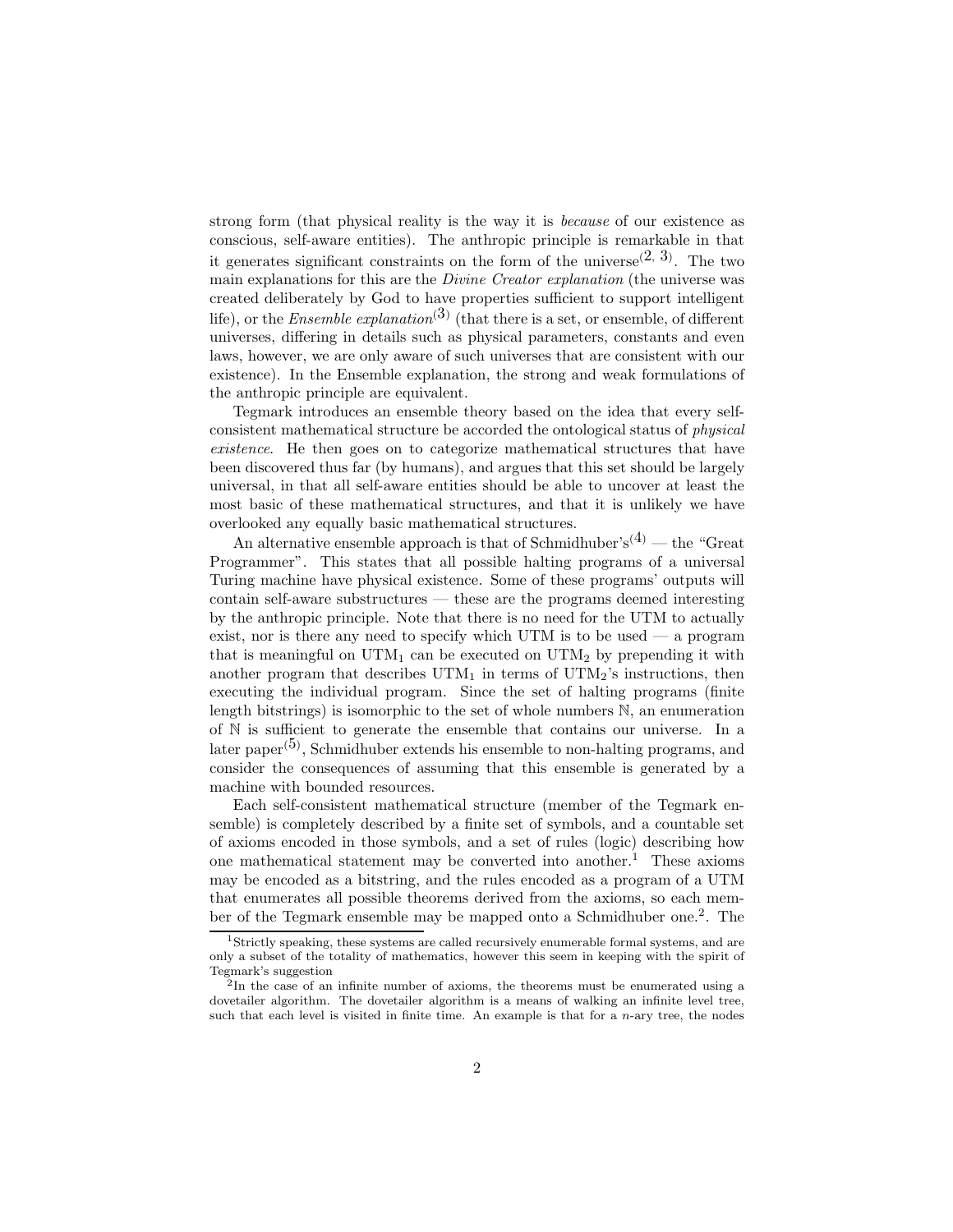Tegmark ensemble must be contained within the Schmidhuber one.

An alternative connection between the two ensembles is that the Schmidhuber ensemble is a self-consistent mathematical structure, and is therefore an element of the Tegmark one. However, all this implies is that one element of the ensemble may in fact generate the complete ensemble again, a point made by Schmidhuber in that the "Great Programmer" exists many times, over and over in a recursive manner within his ensemble. This is now clearly true also of the Tegmark ensemble.

#### 2 UNIVERSAL PRIOR

In this paper, I adopt a Schmidhuber ensemble consisting of all infinite length bitstrings, denoted  $\{0,1\}^{\infty}$ . I call these infinite length strings *descriptions*. By contrast to Schmidhuber, I assume a uniform measure over these descriptions — no particular string is more likely than any other. It can be shown that the cardinality of  $\{0,1\}^{\infty}$  is the same as the cardinality of the reals, c. This set cannot be enumerated by a dovetailer algorithm, rather the dovetailer algorithm enumerates all finite length prefixes of these descriptions. Whereas in Schmidhuber's 1997<sup>(4)</sup> paper, the existence of the dovetailer algorithm explains the ease with which the "Great Programmer" can generate the ensemble of universes, I merely assume the pre-existence of all possible descriptions. The information content of this complete set is precisely zero, as no bits are specified. It is ontologically equivalent to Nothing. This has been called the "zero information principle".

Since some of these descriptions describe self aware substructures, we can ask the question of what these observers observe. An observer attaches sequences of meanings to sequences of prefixes of one of these strings. A meaning belongs to a countable set, which may be enumerated by the whole numbers. Thus the act of observation may formalised as a map  $O : [0,1]^\infty \to \mathbb{N}$ . If  $O(x)$  is a *computable* (also known as a *recursive*) function, then  $O(x)$  is equivalent to a Turing machine, for which every input halts. It is important to note that observers must be able to evaluate  $O(x)$  within a finite amount of subjective time, or the observer simply ceases to be. The restriction to computable  $O(x)$ connects this viewpoint with the original viewpoint of Schmidhuber.

Another interpretation of this scenario is a state machine, possibly finite, consuming bits of an infinite length string. As each bit is consumed, the current state of the machine is the meaning attached to the prefix read so far.

Under the mapping  $O(x)$ , some descriptions encode for identical meanings as other descriptions, so one should equivalence class the descriptions. In particular, strings where the bits after some bit number  $n$  are "don't care" bits, are in fact equivalence classes of all strings that share the first  $n$  bits in common.

on the *i*<sup>th</sup> level are visited between steps  $n^i$  and  $n^{i+1} - 1$ .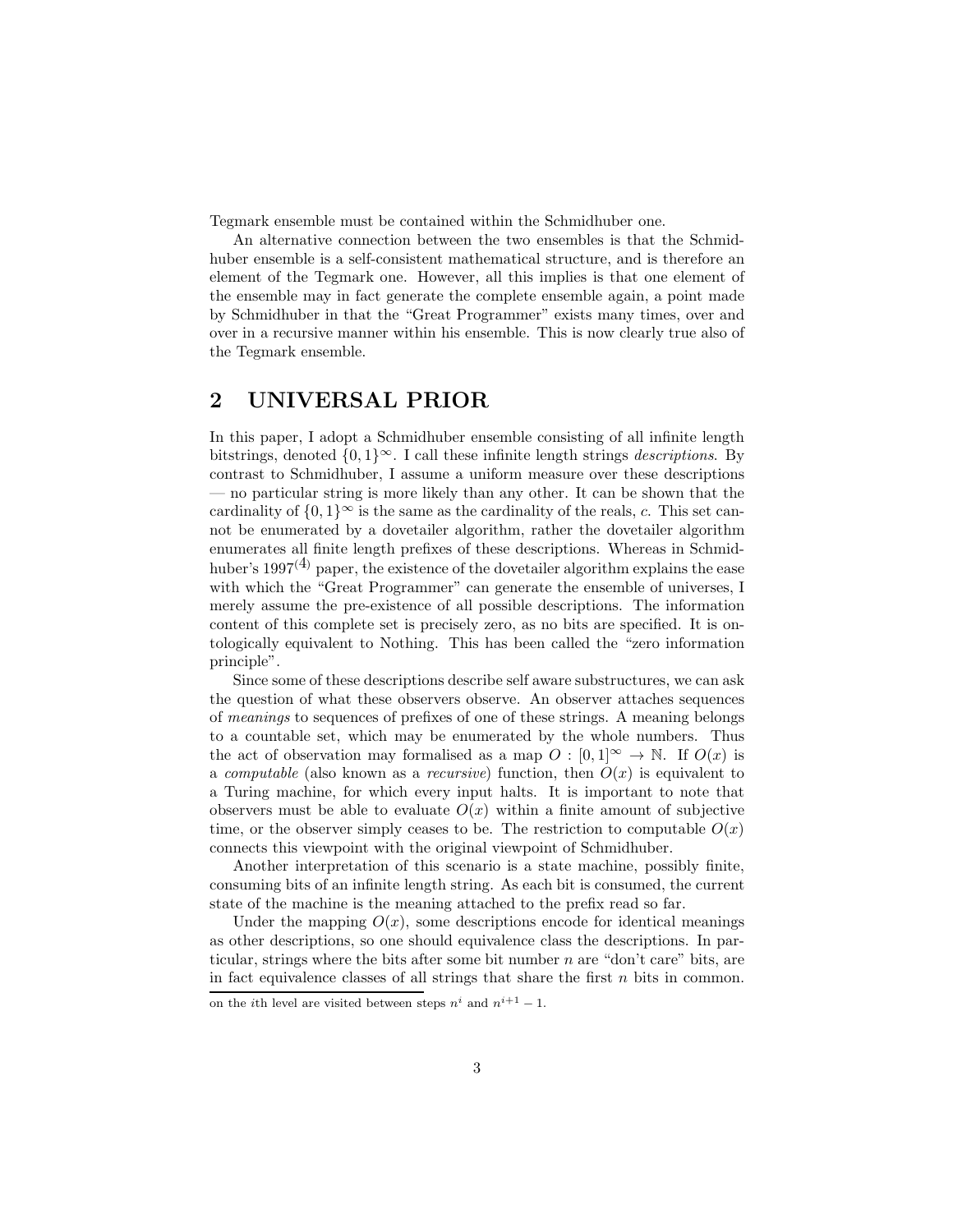One can see that the size of the equivalence class drops off exponentially with the amount of information encoded by the string. Under  $O(x)$ , the amount of information is not necessarily equal to the length of the string, as some of the bits may be redundant. The sum

$$
P_O(s) = \sum_{p:O(p)=s} 2^{-|p|},\tag{1}
$$

where  $|p|$  means the number of bits of p consumed by O in returning s, gives the size of the equivalence class of all descriptions having meaning s This measure distribution is known as a *universal prior*, or alternatively a Solomonoff-Levin distribution, in the case where  $O(x)$  is a universal prefix Turing machine<sup>(6)</sup>.

The quantity

$$
\mathcal{C}_O(x) = -\log_2 P_O(O(x))\tag{2}
$$

is a measure of the information content, or *complexity* of a description  $x$ . If only the first  $n$  bits of the string are significant, with no redundancy, then it is easy to see  $C_O(x) = n$ . Moreover, if O is a universal prefix Turing machine, then the coding theorem<sup>(6)</sup> assures that  $\mathcal{C}(x) \approx K(x)$ , where  $K(x)$  is the usual Kolmogorov complexity, up to a constant independent of the length of  $x$ .

If we assume the *self-sampling assumption*<sup> $(7, 8)$ </sup>, essentially that we expect to find ourselves in one of the universes with greatest measure, subject to the constraints of the anthropic principle. This implies we should find ourselves in one of the simplest (in terms of  $\mathcal{C}_O$ ) possible universes capable of supporting self-aware substructures (SASes). This is the origin of physical law — why we live in a mathematical, as opposed to a magical universe. This is why aesthetic principles, and Ockam's razor in particular are so successful at predicting good scientific theories. This might also be called the "minimum information principle".

A final comment to highlight the distinction between this approach and Schmidhuber's. Schmidhuber assumes that there is a given universal Turing machine  $U$  which generates the ensemble we find ourselves in. He even uses the term "Great Programmer" to underscore this. Ontologically, this is no more difficult than assuming there is an ultimate theory of everything  $-$  ie a final set of equations from which all of physics can be derived. Occam's razor is a consequence of the resource constraints of  $U$ . In my approach, there is no given laws or global interpreter. By considering just the resource constraints of the observer, even in the case of the ensemble having a uniform measure, Occam's razor still applies.

### 3 THE WHITE RABBIT PARADOX

An important criticism leveled at ensemble theories is what John Leslie calls the failure of induction<sup>(9,§4.69)</sup>. If all possible universes exist, then what is to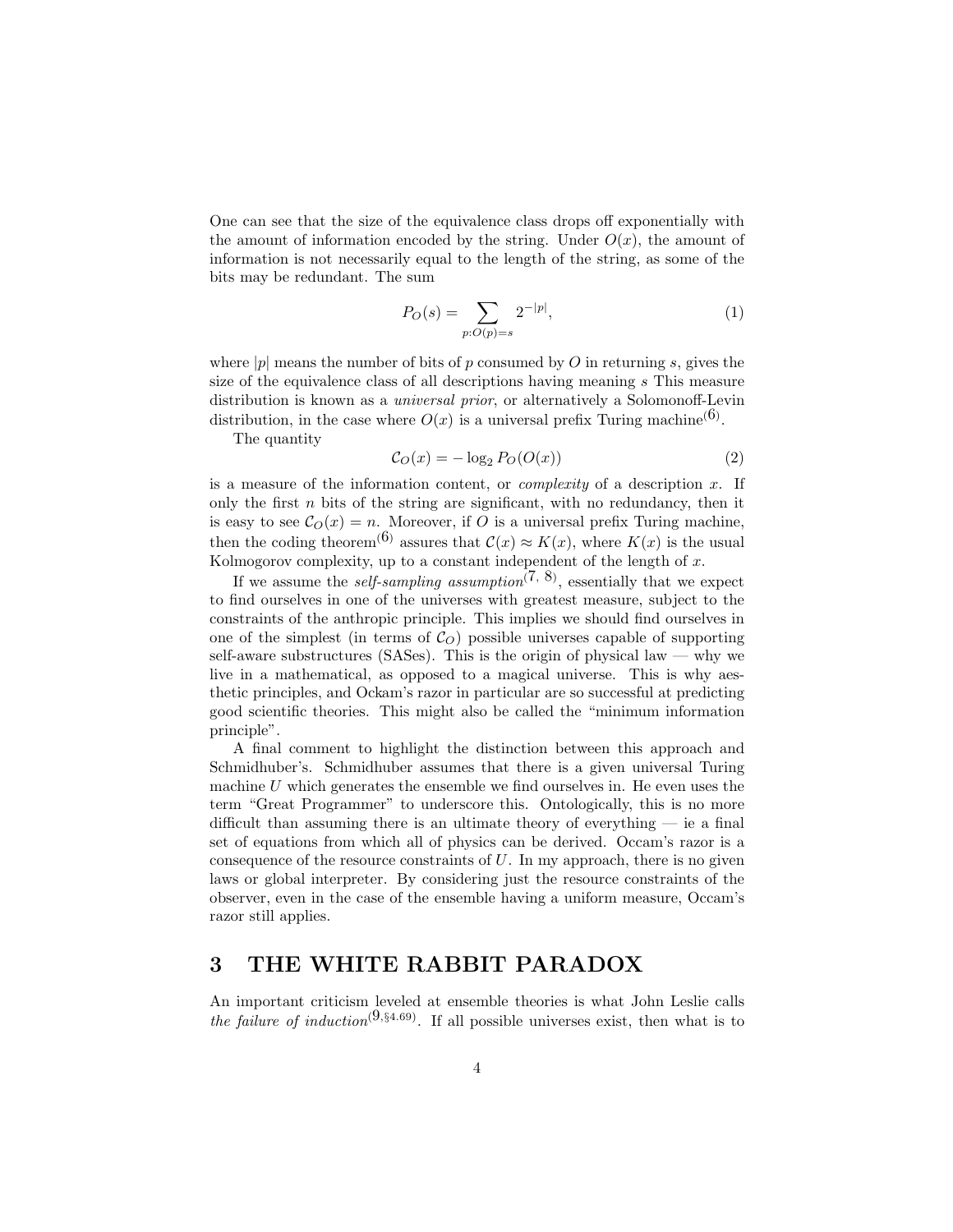say that our orderly, well-behaved universe won't suddenly start to behave in a disordered fashion, such that most inductive predictions would fail in them. This problem has also been called the White Rabbit paradox<sup>(10)</sup>, presumably in a literary reference to Lewis Carrol.

This sort of issue is addressed by consideration of measure. We should not worry about the universe running off the rails, provided it is extremely unlikely to do so. Note that Leslie uses the term range to mean what we mean by measure. At first consideration, it would appear that there are vastly more ways for a universe to act strangely, than for it to stay on the straight and narrow, hence the paradox.

Evolution has taught us to be efficient classifiers of patterns, and to be robust in the presence of errors. It is important to know the difference between a lion and a lion-shaped rock, and to establish that difference in real time. Only a finite number of the description's bits are processed by the classifier, the remaining being "don't care" bits. Around each compact description is a cloud of completely random descriptions considered equivalent by the observer. The size of this cloud decreases exponentially with the complexity of the description.

This requirement imposes a significant condition on  $O(x)$ . Formally, each connected component of the preimage  $O^{-1}(s)$  must be dense, ie have nonzero measure, in the space of descriptions.

Turing machines in general do not have this property of robustness against errors. Single bit errors in the input typically lead to wildly different outcomes. However, an artificial neural network, which is a computational model inspired by the brain does exhibit this robustness — leading to applications such as classifying images in the presence of noisy or extraneous data.

So what are the chances of the laws of physics breaking down, and of us finding ourselves in one of Lewis Carrol's creations? Such a universe will have a very complex description — for instance the coalescing of air molecules to form a fire breathing dragon would involve the complete specification of the states of some  $10^{30}$  molecules, an absolutely stupendous amount of information, compared with the simple specification of the big bang and the laws of physics that gave rise to life as we know it. The chance of this happening is equally remote, via Eq. (1).

## 4 QUANTUM MECHANICS

In the previous sections, I demonstrate that formal mathematical systems are the most compressible, and have highest measure amongst all members of the Schmidhuber ensemble. In this work, I explicitly assume the validity of the Anthropic Principle, namely that we live in a description that is compatible with our own existence. This is by no means a trivial assumption  $-$  it is entirely possible that we are inhabiting a virtual reality where the laws of the observed world needn't be compatible with our existence. However, to date, the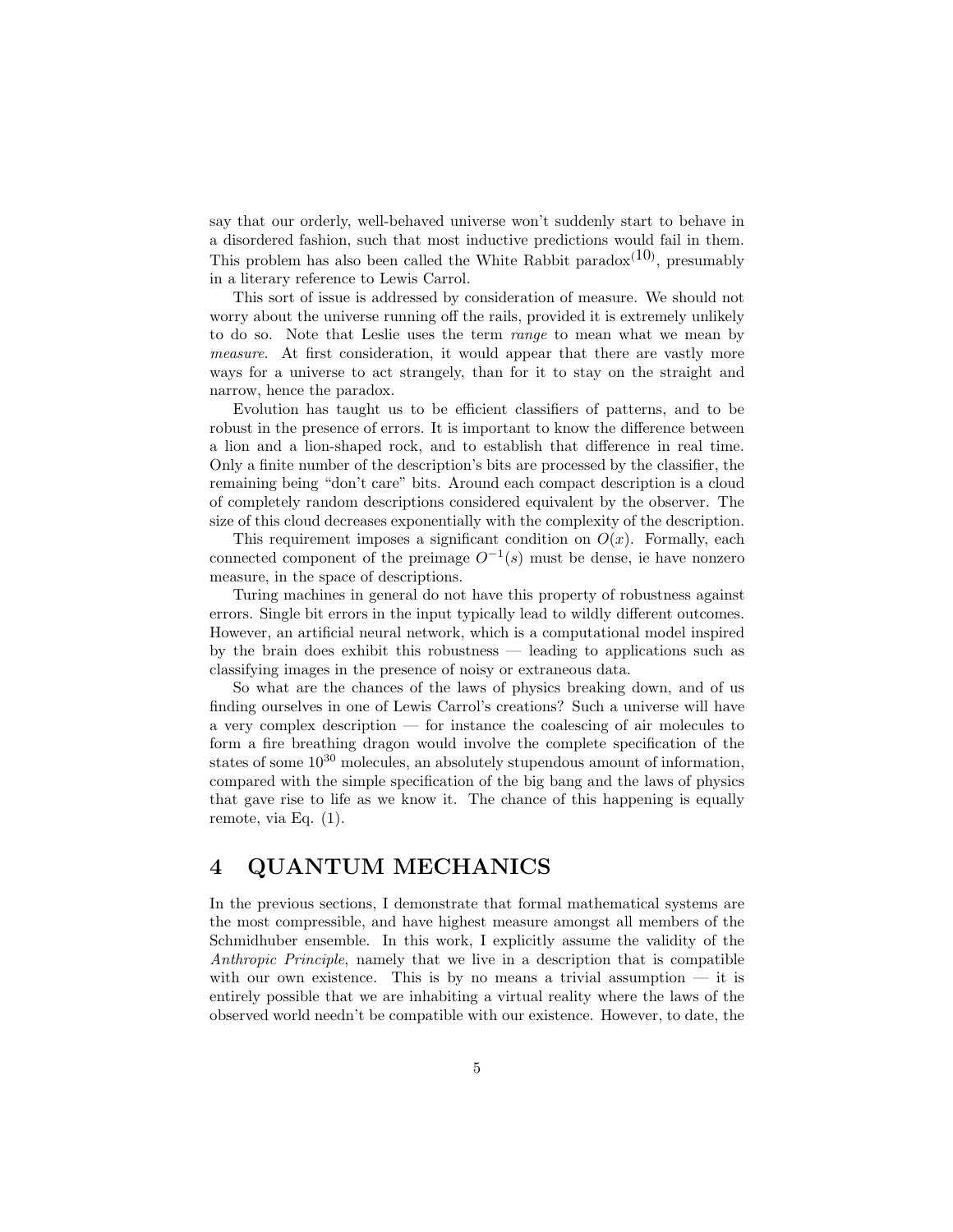Anthropic Principle has been found to be valid<sup>(2)</sup>.

In order to derive consequences of the Anthropic Principle, one needs to have a model of consciousness, or at very least some necessary properties that conscious observer must exhibit. I will explore the consequences of just two such properties of consciousness.

The first assumption to be made is that observers will find themselves embedded in a temporal dimension. A Turing machine requires time to separate the sequence of states it occupies as it performs a computation. Universal Turing machines are models of how humans compute things, so it is possible that all conscious observers are capable of universal computation. Yet for our present purposes, it is not necessary to assume observers are capable of universal computation, merely that observers are embedded in time.

The second assumption, which is related to Marchal's computational indeter $minism<sup>(11)</sup>$ , is that the simple mathematical description selected from the Schmidhuber ensemble describes the evolution of an ensemble of possible experiences. The actual world experienced by the observer is selected randomly from this ensemble. More accurately, for each possible experience, an observer exists to observe that possibility. Since it is impossible to distinguish between these observers, the internal experience of that observer is as though it is chosen randomly from the ensemble of possibilities. This I call the *Projection Postulate*.

The reason for this assumption is that it allows for very complex experiences to be generated from a very simple process. It is a very generalised form of Darwinian evolution, which exhibits extreme simplicity over ex nihilo creation explanations of life on Earth. Whilst by no means certain, it does seem that a minimum level of complexity of the experienced world is needed to support conscious experience of that world according the the anthropic principle.

This ensemble of possibilities at time t we can denote  $\psi(t)$ . Ludwig<sup>(12,D1.1)</sup> introduces a rather similar concept of ensemble, which he equivalently calls state to make contact with conventional terminology. At this point, nothing has been said of the mathematical properties of  $\psi$ . I shall now endeavour to show that  $\psi$  is indeed an element from complex Hilbert space, a fact normally assumed as an axiom in conventional treatments of Quantum Mechanics.

The projection postulate can be modeled by a partitioning map  $A: \psi \longrightarrow$  $\{\psi_a, \mu_a\}$ , where a indexes the allowable range of potential observable values corresponding to A,  $\psi_a$  is the subensemble satisfying outcome a and  $\mu_a$  is the measure associated with  $\psi_a$  ( $\sum_a \mu_a = 1$ ).

Finally, we assume that the generally accepted axioms of set theory and probability theory hold. Whilst the properties of sets are well known, and needn't be repeated here, the Kolmogorov probability axioms  $are^{(6)}$ :

- (A1) If A and B are events, then so is the *intersection*  $A \cap B$ , the union  $A \cup B$ and the *difference*  $A - B$ .
- $(A2)$  The *sample space* S is an event, called the *certain event*, and the *empty*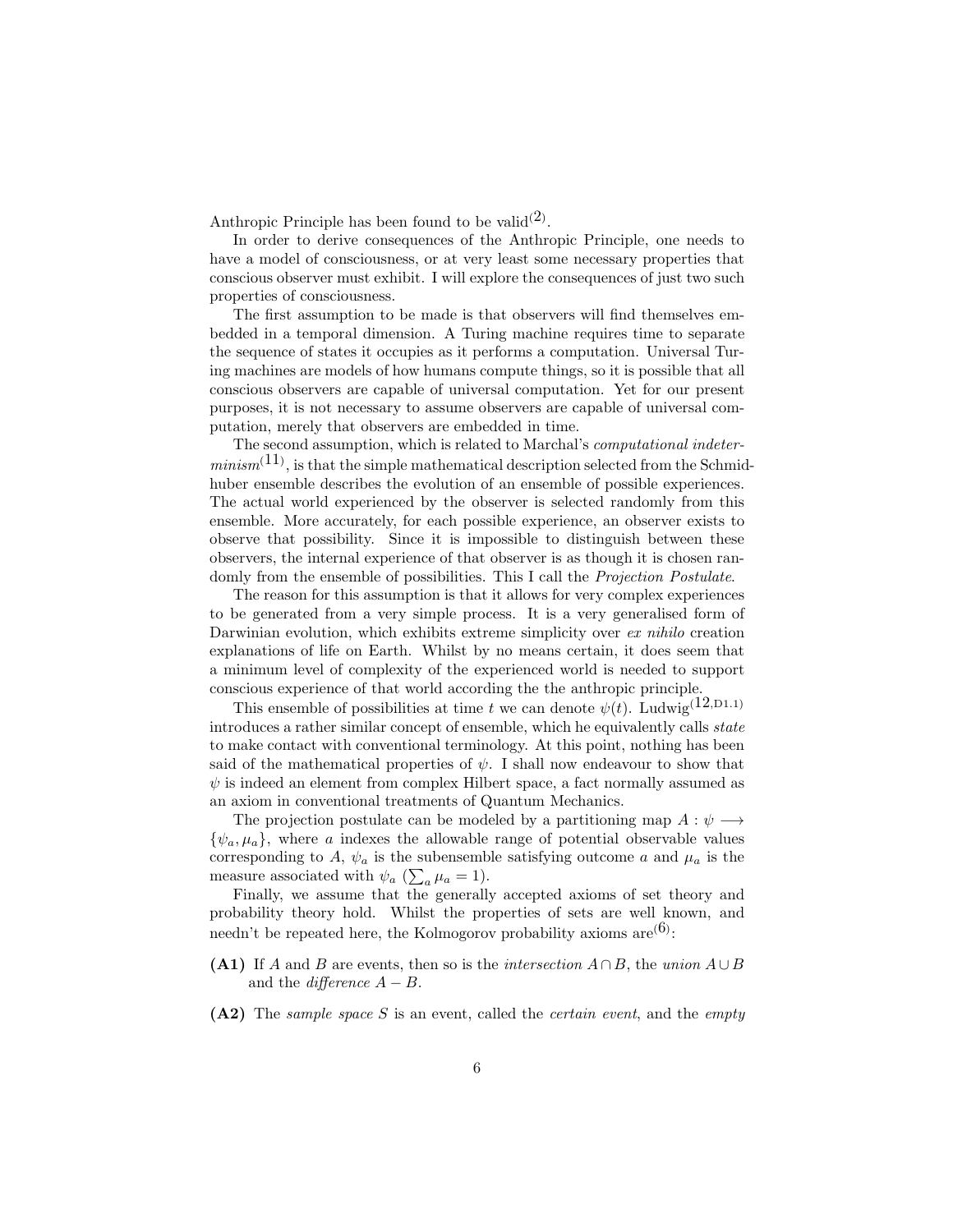set  $\emptyset$  is an event, called the *impossible* event.

- (A3) To each event  $E, P(E) \in [0, 1]$  denotes the *probability* of that event.
- (A4)  $P(S) = 1$ .
- (A5) If  $A \cap B = \emptyset$ , then  $P(A \cup B) = P(A) + P(B)$ .
- (A6) For a decreasing sequence  $A_1 \supset A_2 \supset \cdots \supset A_n \cdots$  of events with  $\bigcap_n A_n =$  $\emptyset$ , we have  $\lim_{n\to\infty} P(A_n) = 0$ .

Consider now the projection operator  $\mathcal{P}_{\{a\}} : V \longrightarrow V$ , acting on a ensemble  $\psi \in V$ , V being the set of all such ensembles, to produce  $\psi_a = \mathcal{P}_{\{a\}}\psi$ , where  $a \in S$  is an outcome of an observation. We have not at this stage assumed that  $\mathcal{P}_{\{a\}}$  is linear. Define addition for two distinct outcomes a and b as follows:

$$
\mathcal{P}_{\{a\}} + \mathcal{P}_{\{b\}} = \mathcal{P}_{\{a,b\}},\tag{3}
$$

from which it follows that

$$
\mathcal{P}_{A\subset S} = \sum_{a\in A} \mathcal{P}_{\{a\}} \tag{4}
$$

$$
\mathcal{P}_{A\cup B} = \mathcal{P}_A + \mathcal{P}_B - \mathcal{P}_{A\cap B} \tag{5}
$$

$$
\mathcal{P}_{A \cap B} = \mathcal{P}_A \mathcal{P}_B = \mathcal{P}_B \mathcal{P}_A. \tag{6}
$$

These results extend to continuous sets by replacing the discrete sums by integration over the sets with uniform measure. Here, as elsewhere, we use  $\Sigma$ to denote sum or integral respectively as the index variable a is discrete of continuous.

Let the ensemble  $\psi \in V \equiv \{ \mathcal{P}_A \psi | A \subset S \}$  be a "reference state", corresponding to the certain event. It encodes information about the whole ensemble. Denote the probability of a set of outcomes  $A \subset S$  by  $P_{\psi}(\mathcal{P}_A\psi)$ . Clearly

$$
P_{\psi}(\mathcal{P}_S \psi) = P_{\psi}(\psi) = 1 \tag{7}
$$

by virtue of  $(A4)$ . Also, by virtue of Eq.  $(5)$  and  $(A4)$ ,

$$
P_{\psi}((\mathcal{P}_A + \mathcal{P}_B)\psi) = P_{\psi}(\mathcal{P}_A\psi) + P_{\psi}(\mathcal{P}_B\psi) \quad \text{if } A \cap B = \emptyset.
$$
 (8)

Assume that Eq. (8) also holds for  $A \cap B \neq \emptyset$  and consider the possibility that  $A$  and  $B$  can be identical. Eq.  $(8)$  may be written:

$$
P_{\psi}((a\mathcal{P}_A + b\mathcal{P}_B)\psi) = aP_{\psi}(\mathcal{P}_A\psi) + bP_{\psi}(\mathcal{P}_B\psi), \forall a, b \in \mathbb{N}.
$$
 (9)

Thus, the set V naturally extends by means of the addition operator defined by Eq. (3) to include all linear combinations of observed states, at minimum over the natural numbers. If  $A \cap B \neq \emptyset$ , then  $P_{\psi}((\mathcal{P}_A + \mathcal{P}_B)\psi)$  may exceed unity, so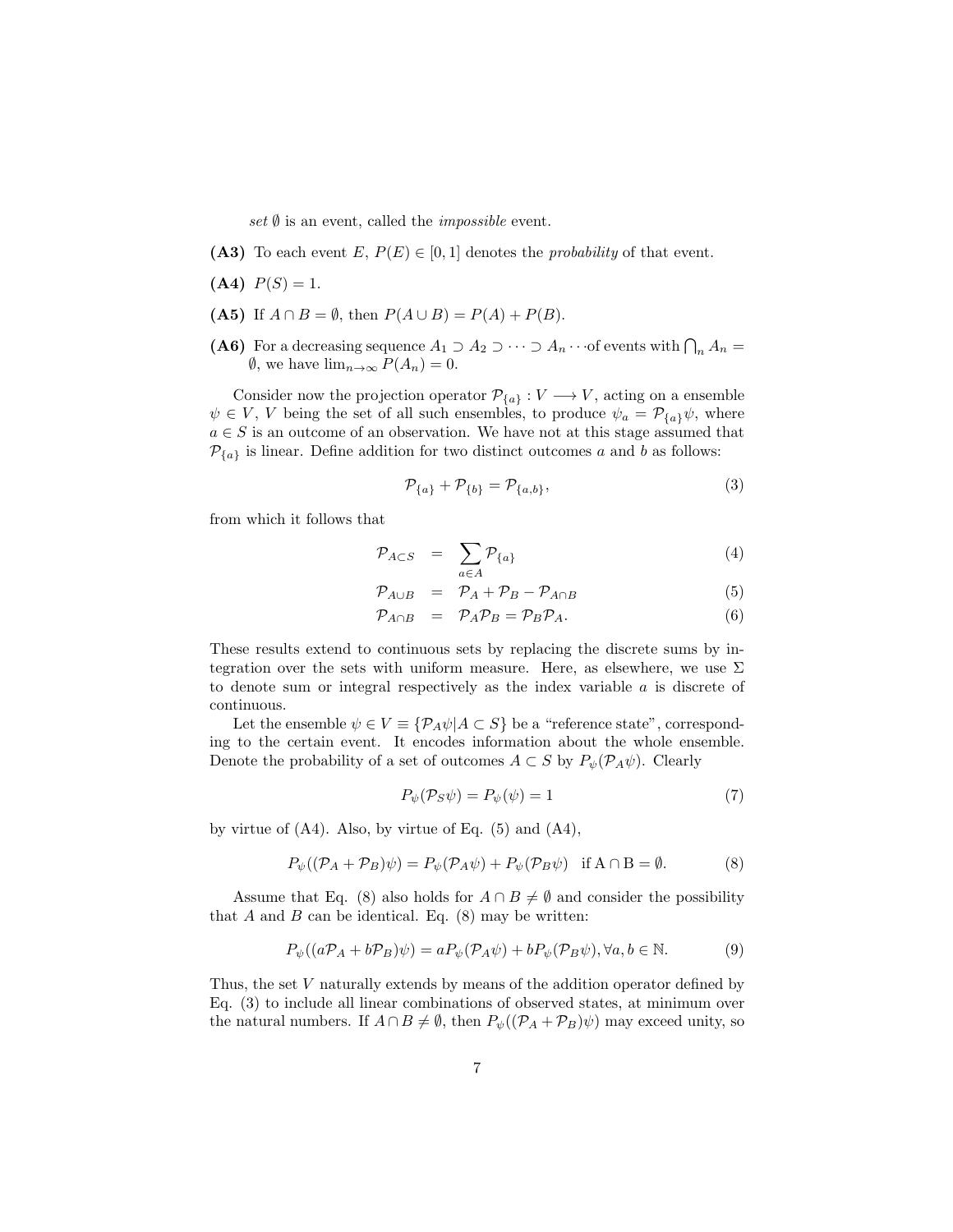clearly  $(\mathcal{P}_A + \mathcal{P}_B)\psi$  is not necessarily a possible observed outcome. How should we interpret these new "nonphysical" states?

At each moment that an observation is possible, an observer faces a choice about what observation to make. In the Multiverse, the observer differentiates into multiple distinct observers, each with its own measurement basis. In this view, there is no *preferred* basis<sup>(13)</sup>.

The expression  $P_{\psi}((a\mathcal{P}_A + b\mathcal{P}_B)\psi)$  must be the measure associated with a observers choosing to partition the ensemble into  $\{A, \overline{A}\}\$  and observing an outcome in A and b observers choosing to partition the ensemble into  $\{B, B\}$ and seeing outcome  $B$ . The coefficients  $a$  and  $b$  must be be drawn from a measure distribution over the possible choices of measurement. The most general measure distributions are complex, therefore the coefficients, in general are complex<sup>(14)</sup>. We can comprehend easily what a positive measure means, but what about complex measures? What does it mean to have an observer with measure −1? It turns out that these non-positive measures correspond to observers who chose to examine observables that do not commute with our current observable A. For example if A were the observation of an electron's spin along the z axis, then the states  $|+\rangle +|-\rangle$  and  $|+\rangle -|-\rangle$  give identical outcomes as far as A is concerned. However, for another observer choosing to observe the spin along the  $x$  axis, the two states have opposite outcomes. This is the most general way of partitioning the Multiverse amongst observers, and we expect to observe the most general mathematical structures compatible with our existence.

The probability function  $P$  can be used to define an inner product as follows. Our reference state  $\psi$  can be expressed as a sum over the projected states  $\psi = \sum_{a \in S} \mathcal{P}_{\{a\}} \psi \equiv \sum_{a \in S} \psi_a$ . Let  $V^* = \mathcal{L}(\psi_a)$  be the linear span of this basis set. Then,  $\forall \phi, \xi \in V$ , such that  $\phi = \sum_{a \in S} \phi_a \psi_a$  and  $\xi = \sum_{a \in S} \xi_a \psi_a$ , the inner product  $\langle \phi, \xi \rangle$  is defined by

$$
\langle \phi, \xi \rangle = \sum_{a \in S} \phi_a^* \psi_a P_{\psi}(\psi_a). \tag{10}
$$

It is straightforward to show that this definition has the usual properties of an inner product, and that  $\psi$  is normalized  $(\langle \psi, \psi \rangle = 1)$ . The measures  $\mu_a$  are given by

$$
\mu_a = P_{\psi}(\psi_a) = \langle \psi_a, \psi_a \rangle \n= \langle \psi, \mathcal{P}_a \psi \rangle \n= |\langle \psi, \hat{\psi}_a \rangle|^2,
$$
\n(11)

where  $\hat{\psi}_a = \psi_a / \sqrt{P_{\psi}(\psi_a)}$  is normalised.

Until now, we haven't used axiom (A6). Consider a sequence of sets of outcomes  $A_0 \supset A_1 \ldots$ , and denote by  $A \subset A_n \forall n$  the unique maximal subset (possibly empty), such that  $\bar{A} \bigcap_n A_n = \emptyset$ . Then the difference  $\mathcal{P}_{A_i} - \mathcal{P}_{A}$  is well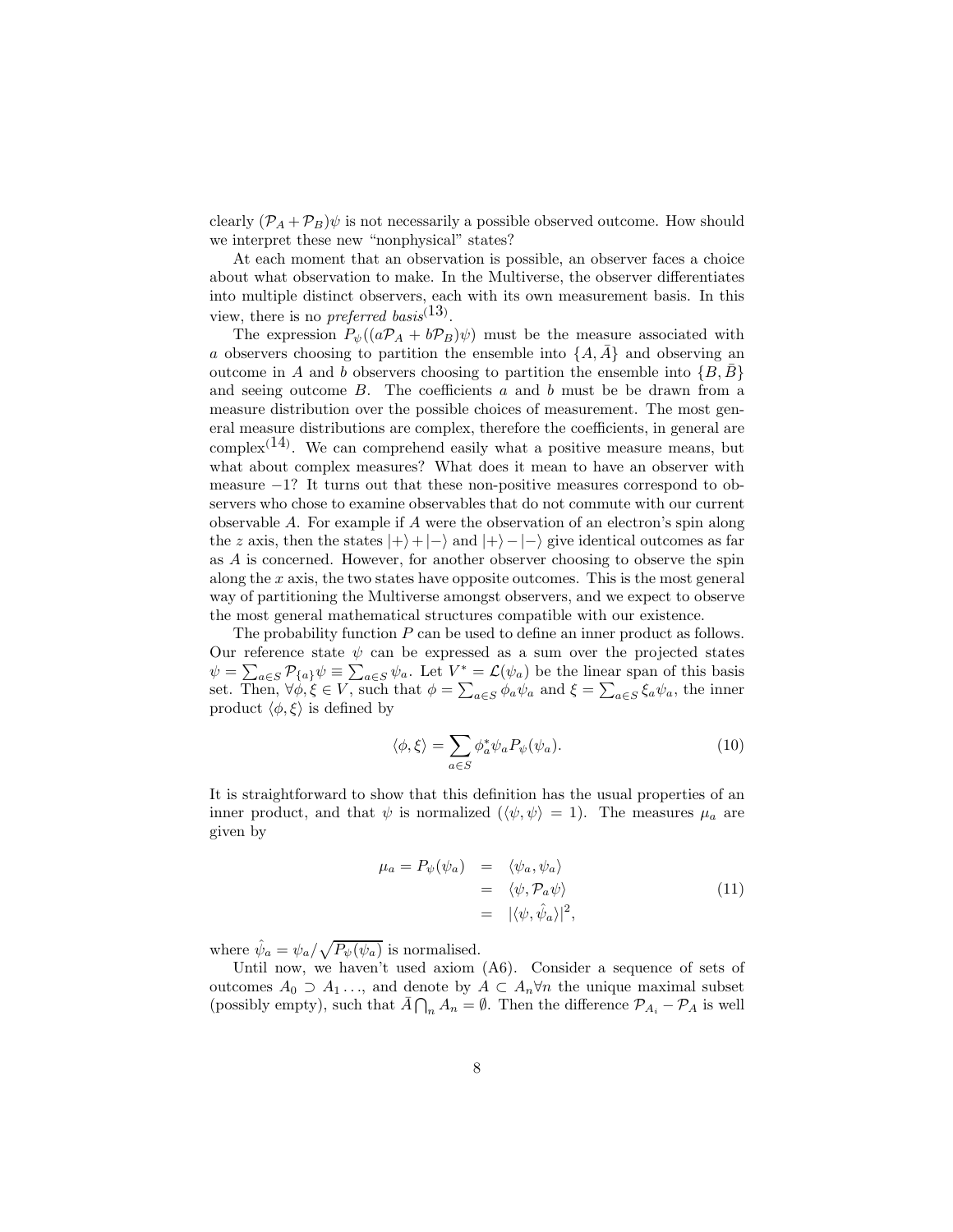defined, and so

$$
\langle (\mathcal{P}_{A_i} - \mathcal{P}_A)\psi, (\mathcal{P}_{A_i} - \mathcal{P}_A)\psi \rangle = P_{\psi}((\mathcal{P}_{A_i} - \mathcal{P}_A)\psi)
$$
  

$$
= P_{\psi}((\mathcal{P}_{A_i} + \mathcal{P}_{\bar{A}} - \mathcal{P}_S)\psi)
$$
  

$$
= P_{\psi}(\mathcal{P}_{A_i \cap \bar{A}}).
$$
 (12)

By axiom (A6),

$$
\lim_{n \to \infty} \langle (\mathcal{P}_{A_i} - \mathcal{P}_A) \psi, (\mathcal{P}_{A_i} - \mathcal{P}_A) \psi \rangle = 0, \tag{13}
$$

so  $\mathcal{P}_{A_i}\psi$  is a Cauchy sequence that converges to  $\mathcal{P}_A\psi \in V$ . Hence V is complete under the inner product  $(10)$ . It follows that  $V^*$  is complete also, and is therefore a Hilbert space.

The most general form of evolution of  $\psi$  in continuous time is given by:

$$
\frac{\mathrm{d}\psi}{\mathrm{d}t} = \mathcal{H}(\psi). \tag{14}
$$

Some people may think that discreteness of the world's description (ie of the Schmidhuber bitstring) must imply a corresponding discreteness in the dimensions of the world. This is not true. Between any two points on a continuum, there are an infinite number of points that can be described by a finite string — the set of rational numbers being an obvious, but by no means exhaustive example. Continuous systems may be made to operate in a discrete way, electronic logic circuits being an obvious example. For the sake of connection with conventional quantum mechanics, we will assume that time is continuous. A discrete time formulation can also be derived, in which case we need a difference equation instead of Eq. (14). Other possibilities also exist, such as the rational numbers example mentioned before. The theory of *time scales*<sup>(15)</sup> could provide a means of developing these other possibilities.

Axiom  $(A3)$  constrains the form of the evolution operator  $H$ . Since we suppose that  $\psi_a$  is also a solution of Eq. 14 (ie that the act of observation does not change the physics of the system),  $H$  must be linear. The certain event must have probability of 1 at all times, so

$$
0 = \frac{dP_{\psi(t)}(\psi(t))}{dt}
$$
  
\n
$$
= d/dt \langle \psi, \psi \rangle
$$
  
\n
$$
= \langle \psi, \mathcal{H}\psi \rangle + \langle \mathcal{H}\psi, \psi \rangle
$$
  
\n
$$
\mathcal{H}^{\dagger} = -\mathcal{H}, \qquad (15)
$$

i.e.  $H$  is i times a Hermitian operator.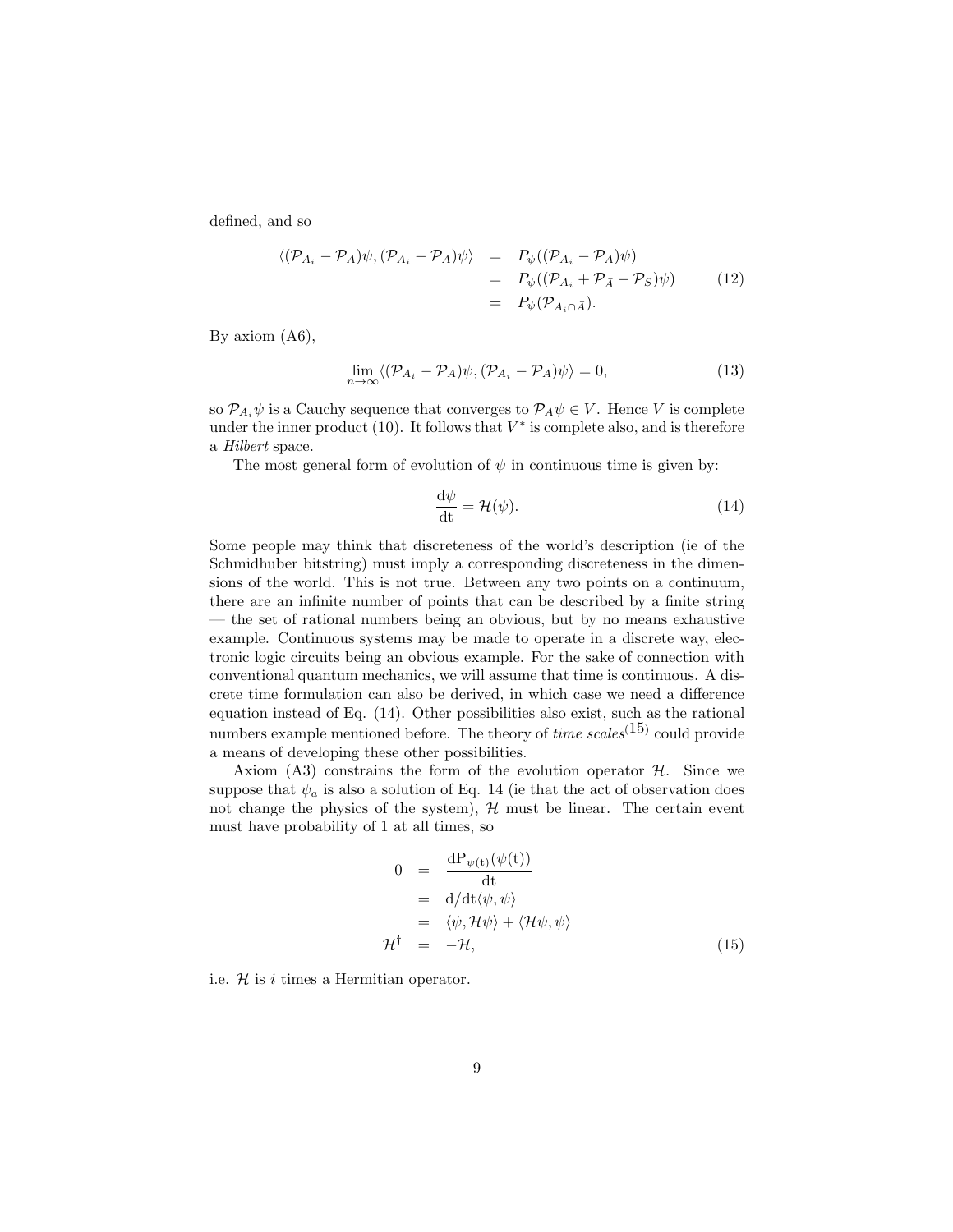#### 5 Discussion

A conventional treatment of quantum mechanics (see eg Shankar $(16)$ ) introduces a set of 4-5 postulates that appear mysterious. In this paper, I introduce a model of observation based on the idea of selecting actual observations from an ensemble of possible observations, and can derive the usual postulates of quantum mechanics aside from the *Correspondence Principle*.<sup>3</sup> Even the property of linearity is needed to allow disjoint observations to take place simultaneously in the universe. Weinberg<sup>(18, 19)</sup> experimented with a possible non-linear generalisation of quantum mechanics, however found great difficulty in producing a theory that satisfied causality. This is probably due to the nonlinear terms mixing up the partitioning  $\{\psi_a, \mu_a\}$  over time. It is usually supposed that causality<sup>(3)</sup>, at least to a certain level of approximation, is a requirement for a self-aware substructure to exist. It is therefore interesting, that relatively mild assumptions about the nature of SASes, as well as the usual interpretations of probability and measure theory lead to a linear theory with the properties we know of as quantum mechanics. Thus we have a reversal of the usual ontological status between Quantum Mechanics and the *Many Worlds Interpretation*<sup>(20)</sup>.

### ACKNOWLEDGMENTS

I would like to thank the following people from the "Everything" email discussion list for many varied and illuminating discussions on this and related topics: Wei Dai, Hal Finney, Gilles Henri, James Higgo, George Levy, Alastair Malcolm, Christopher Maloney, Jaques Mallah, Bruno Marchal and Jürgen Schmidhuber.

In particular, the solution presented here to the White Rabbit paradox was developed during an email exchange between myself and Alistair Malcolm during July 1999, archived on the everything list (http://www.escribe.com/science/theory). Alistair's version of this solution may be found on his web site at http://www.physica.freeserve.co.uk/p101.htm.

I would also like to thank the anonymous reviewer for suggesting Ludwig's  $book<sup>(12)</sup>$ . Whilst the intuitive justification in that book is very different, there is a remarkable congruence in the set of axioms chosen to the ones presented in this paper.

### References

[1] E. P. Wigner. Symmetries and Reflections (MIT Press, Cambridge, 1967).

<sup>&</sup>lt;sup>3</sup>The Correspondence Principle states that classical state variables are represented in the quantum formulation by replacing appropriately  $x \to X$  and  $p \to -i\hbar d/dx$ . Stenger<sup>(17)</sup> has developed a theory based on fundamental symmetries that explains the Correspondence Principle.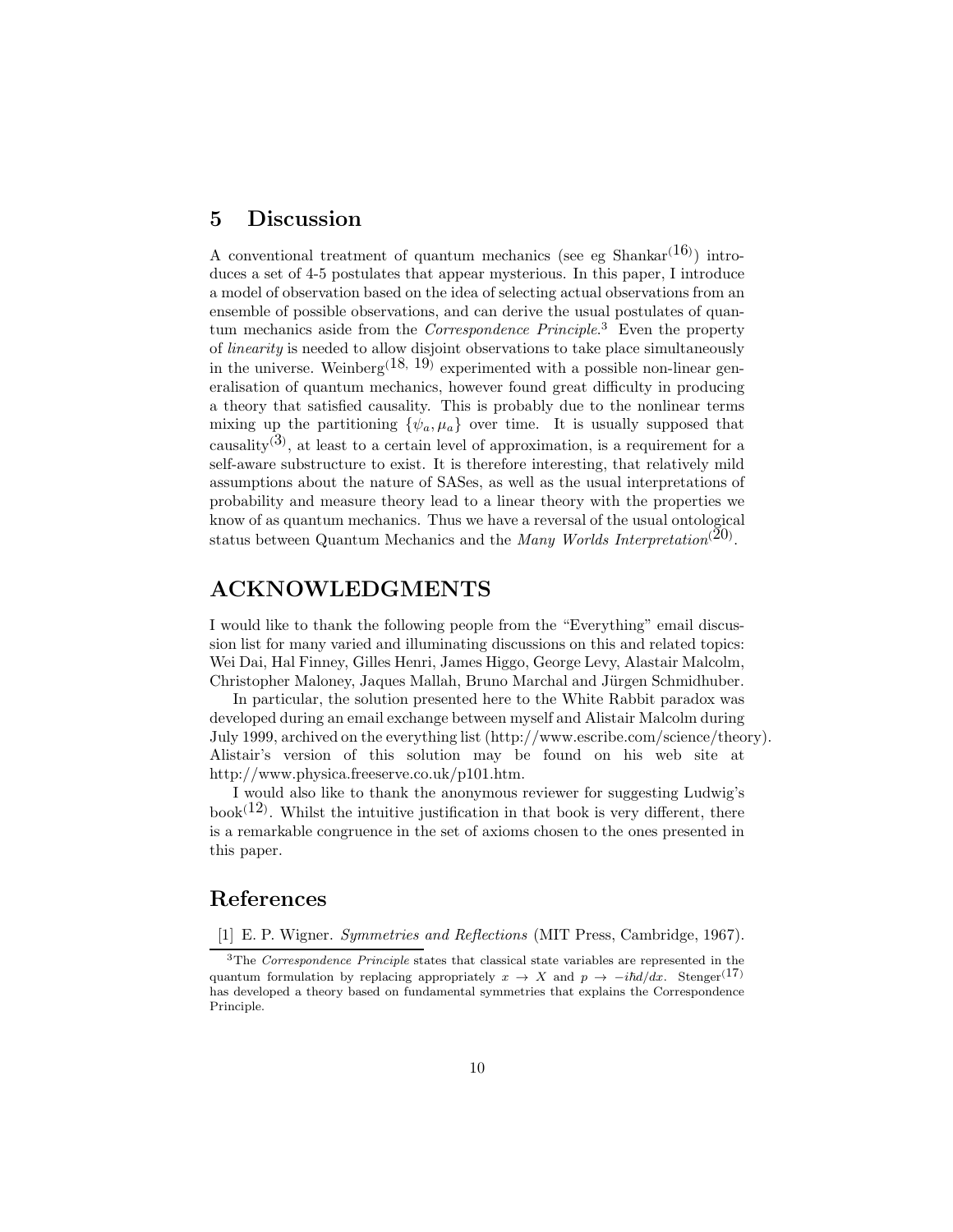- [2] J. D. Barrow and F. J. Tipler. The Anthropic Cosmological Principle (Clarendon, Oxford, 1986).
- [3] Max Tegmark. Is "the theory of everything" merely the ultimate ensemble theory. Ann. Phys. 270, 1-51, (1998).
- [4] Jürgen Schmidhuber. A computer scientist's view of life, the universe and everything. In C. Freska, M. Jantzen, and R. Valk, editors, Foundations of Computer Science: Potential-Theory-Cognition, volume 1337 of Lecture Notes in Computer Science, pages 201–208 (Springer, Berlin, 1997).
- [5] Jürgen Schmidhuber. Algorithmic theories of everything. Technical Report IDSIA-20-00, IDSIA, Galleria 2, 6928 Manno (Lugano), Switzerland, 2000. arXiv:quant-ph/0011122.
- [6] Ming Li and Paul Vitányi. An Introduction to Kolmogorov Complexity and its Applications (Springer, New York, 2nd edition, 1997).
- [7] J. Leslie. The End of the World (Routledge, London, 1996).
- [8] B. Carter. The anthropic principle and its implications for biological evolution. Phil. Trans. Roy. Soc. Lond., A310,347–363, (1983).
- [9] John Leslie. Universes (Routledge, New York, 1989).
- [10] Bruno Marchal. Conscience et mécanisme. Technical Report TR/IRIDIA/95, Brussels University, 1995.
- [11] Bruno Marchal. Computation, consciousness and the quantum. Teorie e modelli 6,29–44 (2001).
- [12] Gunther Ludwig. Foundations of Quantum Mechanics I (Springer, Berlin, 1983).
- [13] Henry P. Stapp. The basis problem in many-world theories. Canadian J. Phys. 80,1043–1052 (2002). arXiv:quant-ph/0110148.
- [14] Donald L. Cohn. *Measure Theory* (Birkhäuser, Boston, 1980).
- [15] Martin Bohner and Allan Peterson. Dynamic Equations on Time Scales (Birkhäuser, Boston, 2001).
- [16] Ramamurti Shankar. Principles of Quantum Mechanics (Plenum, New York, 1980).
- [17] Victor Stenger. The comprehensible cosmos. Draft book: http://spot.colorado.edu/˜vstenger/nothing.html.
- [18] Steven Weinberg. Testing quantum mechanics. Ann. Phys. 194, 336–386 (1989).